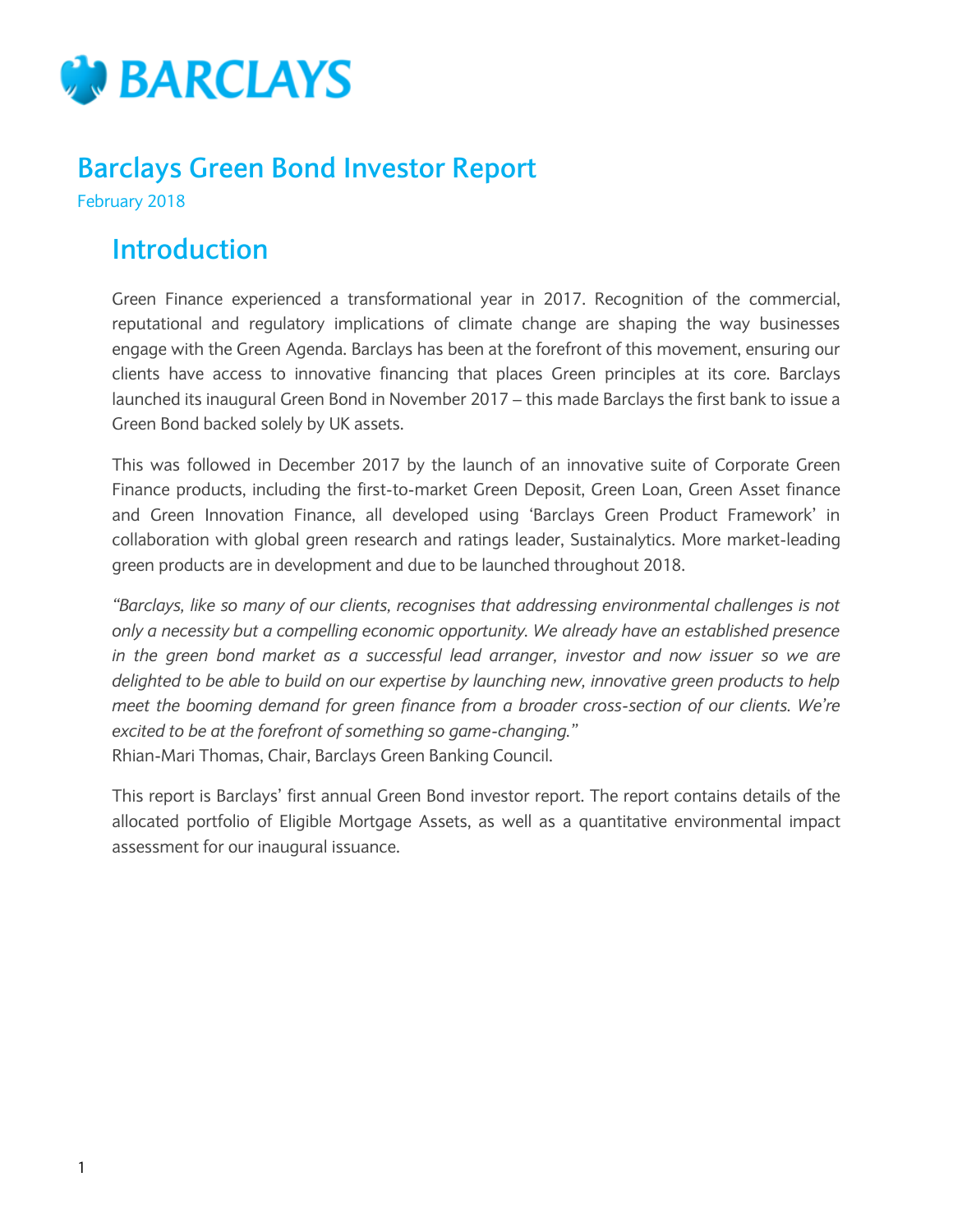# **Green Bond Framework Summary**

| <b>Section</b>                                              | <b>Summary</b>                                                                                                                                                                                                                                                                                                                                                                                                                                                                                                                                                                                                                                                                                                                                                                                                                           |
|-------------------------------------------------------------|------------------------------------------------------------------------------------------------------------------------------------------------------------------------------------------------------------------------------------------------------------------------------------------------------------------------------------------------------------------------------------------------------------------------------------------------------------------------------------------------------------------------------------------------------------------------------------------------------------------------------------------------------------------------------------------------------------------------------------------------------------------------------------------------------------------------------------------|
| Use of<br><b>Proceeds</b>                                   | Allocate an equivalent amount of funding which<br>represents the proceeds from Barclays Green<br>Bonds to finance and refinance mortgages on<br>energy efficient residential mortgages that are in<br>the top 15% of lowest carbon intensive properties<br>based on EPC data.<br>A formula was derived taking into account the<br>current performance of households, the UK<br>government's linear target of 'close to zero'<br>emissions by 2050 and the mid-point of a potential<br>green bond maturity needing to coincide with the<br>top 15% of lowest carbon intensive properties,<br>resulting in the following formula for the maximum<br>carbon intensity output:<br>$y = -0.8235x + 1688.24$<br>Where $x =$ year of mid-point bond maturity and $y =$<br>carbon intensity, measured in kgCO <sub>2</sub> /m <sup>2</sup> /year |
| <b>Process</b><br><b>Evaluation and</b><br><b>Selection</b> | The residential mortgage portfolio will be mapped<br>$\bullet$<br>against the latest EPC data and filtered, removing<br>any mortgages that are already used as collateral in<br>other transactions and ensuring they are in the top<br>15% of the lowest carbon intensive properties                                                                                                                                                                                                                                                                                                                                                                                                                                                                                                                                                     |
| Management<br>of Proceeds                                   | The size of the allocated portfolio of Eligible<br>Mortgage Assets (EMAs) will be monitored on a<br>monthly basis<br>Any redeemed or ineligible assets will be replaced<br>by EMAs                                                                                                                                                                                                                                                                                                                                                                                                                                                                                                                                                                                                                                                       |
| <b>Reporting</b>                                            | Barclays will publish an annual investor report<br>A suitably qualified provider will provide an<br>assurance report each year.                                                                                                                                                                                                                                                                                                                                                                                                                                                                                                                                                                                                                                                                                                          |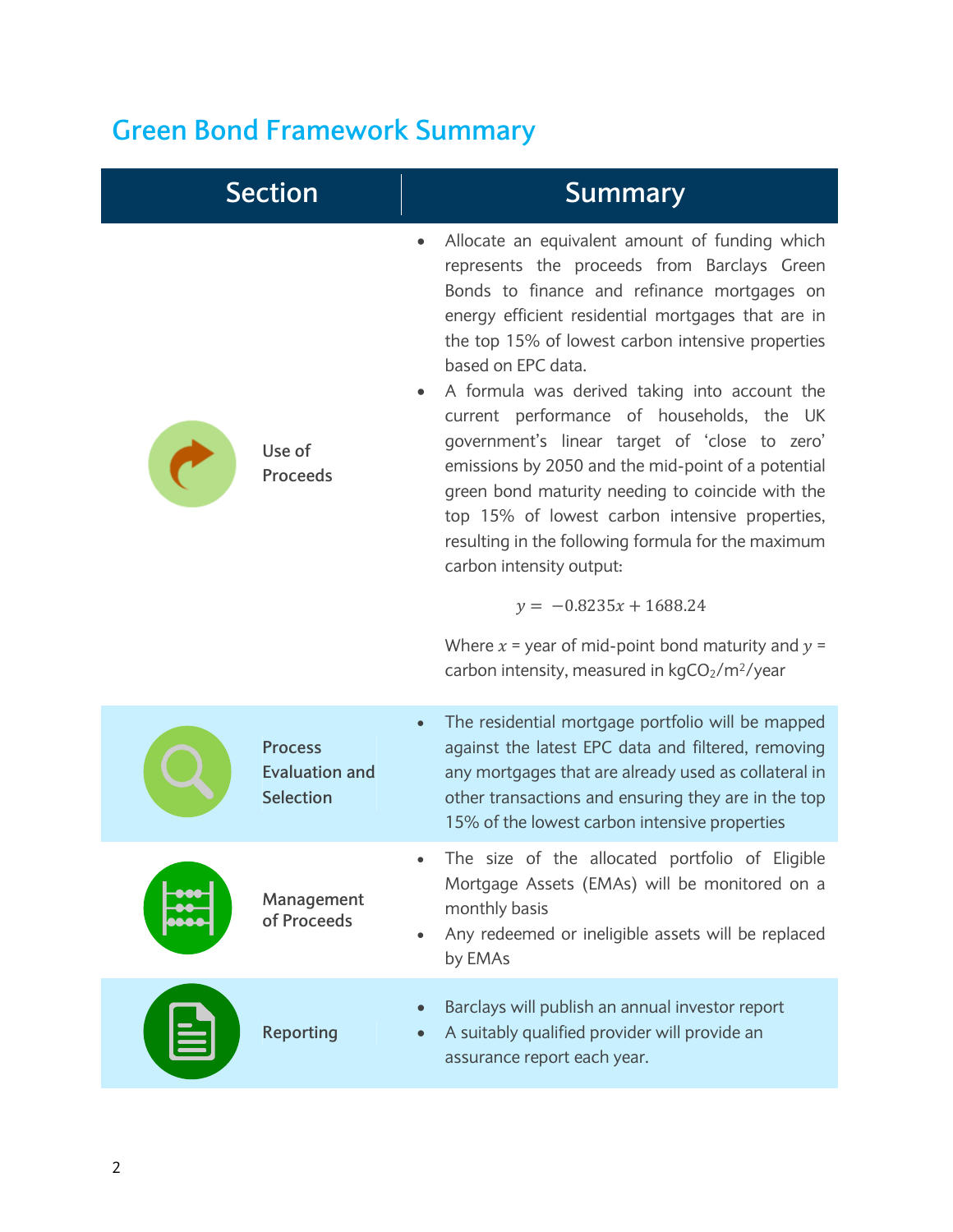| <b>Green Bond Details</b>                               |                                                           | <b>Carbon Intensity of Eligible Mortgage</b><br>Asset Portfolio (kgCO <sub>2</sub> /m <sup>2</sup> /year)                |  |
|---------------------------------------------------------|-----------------------------------------------------------|--------------------------------------------------------------------------------------------------------------------------|--|
| <b>Issuer</b>                                           | <b>Barclays PLC</b>                                       |                                                                                                                          |  |
| <b>Settlement Date</b>                                  | 14/11/2017                                                | $1 - 9.99(12\%)$<br>2 10-19.99 (60%)                                                                                     |  |
| Currency                                                | Euro                                                      | 3 20-24.8 (28%)                                                                                                          |  |
| <b>Notional</b>                                         | 500,000,000                                               |                                                                                                                          |  |
| Tenor                                                   | 6-year noncall 5-year                                     |                                                                                                                          |  |
| <b>ISIN</b>                                             | XS1716820029                                              |                                                                                                                          |  |
| <b>Call Date</b>                                        | 14/11/2022                                                | All EMA properties in the allocated portfolio have an<br>estimated 24.8 kgCO <sub>2</sub> /m <sup>2</sup> /year or less. |  |
| <b>Maturity Date</b>                                    | 14/11/2023                                                |                                                                                                                          |  |
| <b>Use of Proceeds</b>                                  |                                                           | <b>Seasoning of Loans</b>                                                                                                |  |
| <b>Reporting Date</b>                                   | 31/12/2017                                                |                                                                                                                          |  |
| <b>GBP equivalent of Issuance Proceeds</b>              | £440,772,785                                              | 8.8%<br>Months<br>25.9%<br>11.1%                                                                                         |  |
| FX rate as at pricing date (6/11/2017)                  | 1.1345 EUR/GBP                                            | 0.4%<br>$\blacksquare$ 0-6<br>$\blacksquare$ 6-12                                                                        |  |
| Size of Allocated Eligible Mortgage Assets £442,284,380 |                                                           | $12 - 18$<br>$18-24$<br>18.9%                                                                                            |  |
| <b>Bond Proceeds allocated</b>                          | 100%                                                      | $-24-30$<br>15.9%<br>$30-36$                                                                                             |  |
| Carbon Intensity max threshold                          | 24.8 kgCO <sub>2</sub> /m <sup>2</sup> /year <sup>1</sup> | $\Box$ 36+<br>18.9%                                                                                                      |  |
| Finance/Refinance                                       | 100% Refinance                                            | All loans in the portfolio have been originated within 3                                                                 |  |
|                                                         |                                                           | years of the settlement date                                                                                             |  |
| <b>Year of EPC Inspection</b>                           |                                                           | <b>Geographical Distribution of EMAs</b>                                                                                 |  |
| 600                                                     | 515                                                       | <b>East Anglia</b><br>9.16%                                                                                              |  |
| 500                                                     |                                                           | <b>East Midlands</b><br>4.35%                                                                                            |  |
| ್ಠಾ<br>413                                              |                                                           | 25.74%<br>Greater London                                                                                                 |  |
| 400                                                     |                                                           | $\bullet$<br>North<br>1.92%                                                                                              |  |
| 302<br>300                                              | 299                                                       | North West<br>4.48%                                                                                                      |  |
| No. of Propertics inspect                               |                                                           | <b>South East</b><br>36.94%                                                                                              |  |
| 200                                                     |                                                           | South West<br>7.04%                                                                                                      |  |
|                                                         |                                                           | Wales<br>1.73%                                                                                                           |  |
| 100<br>33                                               |                                                           | <b>West Midlands</b><br>4.93%<br>Yorks and                                                                               |  |
|                                                         |                                                           | 3.71%<br>Humberside                                                                                                      |  |

Over 50% of all EMA properties have had their most recent EPC inspection from 2015 onwards.

2012 2013 2014 2015 2016

**Year of inspection**

This has been calculated in accordance with formula  $y = -0.8235x + 1688.24$  where x = 2020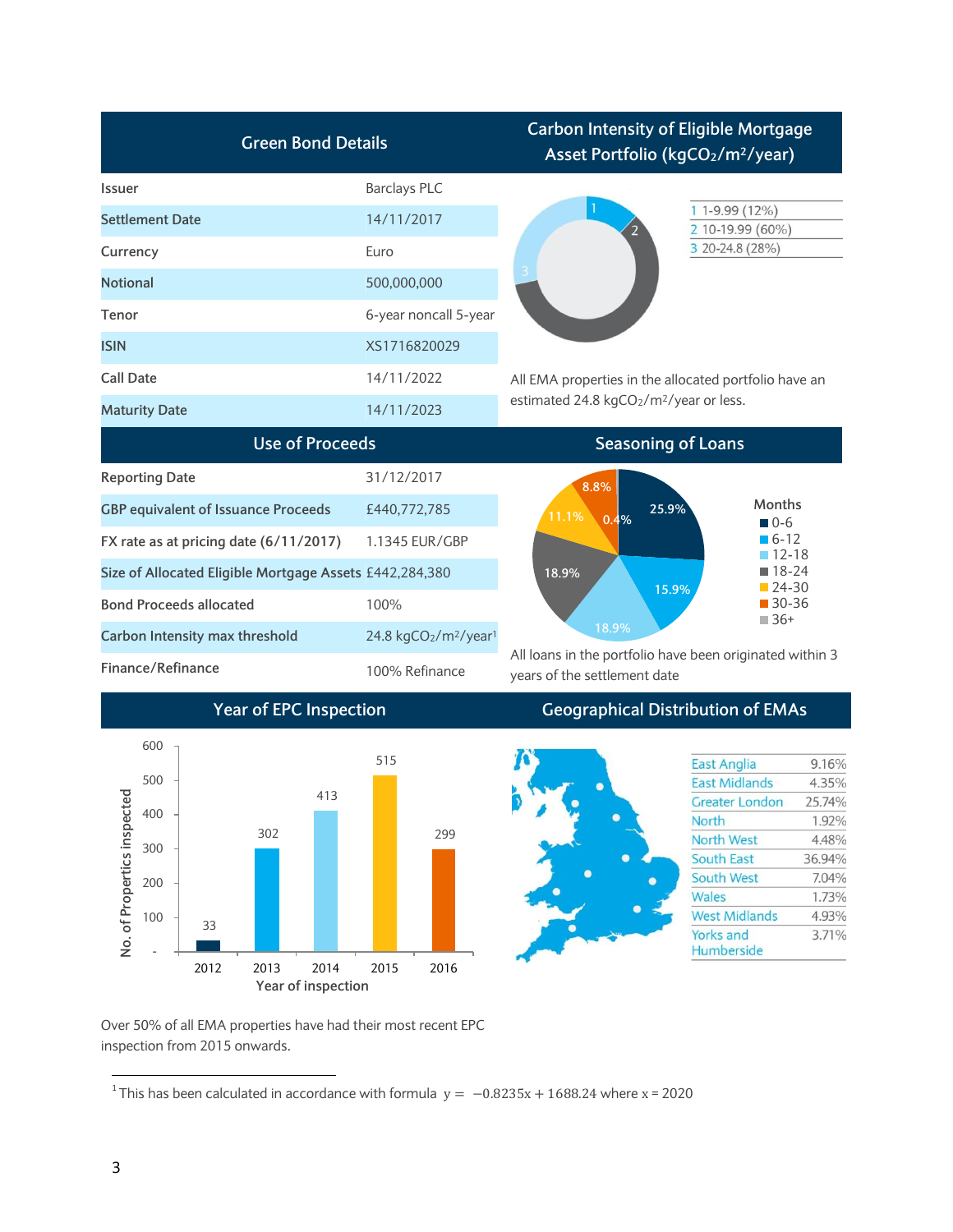## **Barclays Green Bond Quantitative Environmental Impact Assessment**

#### **Carbon Reporting as at 31st December 2017: Results and Methodology**

As at 31st December 2017, Barclays' allocated Eligible Mortgage Asset portfolio contained 1,562 mortgage loans for residential properties with a nominal value of £442,284,379.81<sup>2</sup> . This report shows our results and methodology for estimating potential avoided carbon emissions (versus national EPC average) for these properties.

|                                                  | <b>Nominal Value (£m)</b> | <b>Number of Properties</b> |
|--------------------------------------------------|---------------------------|-----------------------------|
| Proceeds allocated to Buy-to-Let<br>mortgages    | £172,161,206              | 697                         |
| Proceeds allocated to Residential<br>mortgages   | £270,123,173              | 865                         |
| EMA portfolio Assets as at 31st<br>December 2017 | £442,284,379              | 1,562                       |

The calculations have been checked and verified by Carbon Trust as part of their CBI Post Issuance Verification Report dated 20<sup>th</sup> February 2018<sup>3</sup>. All calculations are based on loan data as of 31st December 2017 and on the most recent EPC dataset release for England and Wales (March 2017).

#### **1. Comparison of average estimated carbon intensity against a domestic baseline**

This first calculation compares the average estimated carbon intensity of the allocated portfolio of Eligible Mortgage Assets against a comparable domestic baseline. The comparable baseline used in this report is the average estimated carbon intensity of all properties in the most recent EPC dataset<sup>4</sup> as at March 2017, which has been used as a projection for the national average of carbon intensity for properties in England and Wales.

The EPC dataset contains duplicate addresses, due to single properties having multiple EPC certificates recorded over time. These duplicate entries were not considered in order to mitigate ambiguity regarding the appropriate EPC record to associate with the properties. EPC information marked as 'Invalid' on the dataset has also been removed from our internal database, as these

 $\overline{a}$ 

<sup>2</sup> Equivalent to €501,771,628.99 using FX rate at pricing date

<sup>&</sup>lt;sup>3</sup> Carbon Trust Assurance Report has been published on the 'Green Bonds' section of Barclays Investor Relations website (https://www.home.barclays/barclays-investor-relations/treasury-and-capital/green-bonds.html)

<sup>&</sup>lt;sup>4</sup> The appropriate field within the EPC dataset that contains estimated carbon intensity figures for each property is: CO<sub>2</sub> EMISS CURR PER FLOOR AREA (CO<sub>2</sub> emissions per square metre floor area per year in kg/m<sup>2</sup>)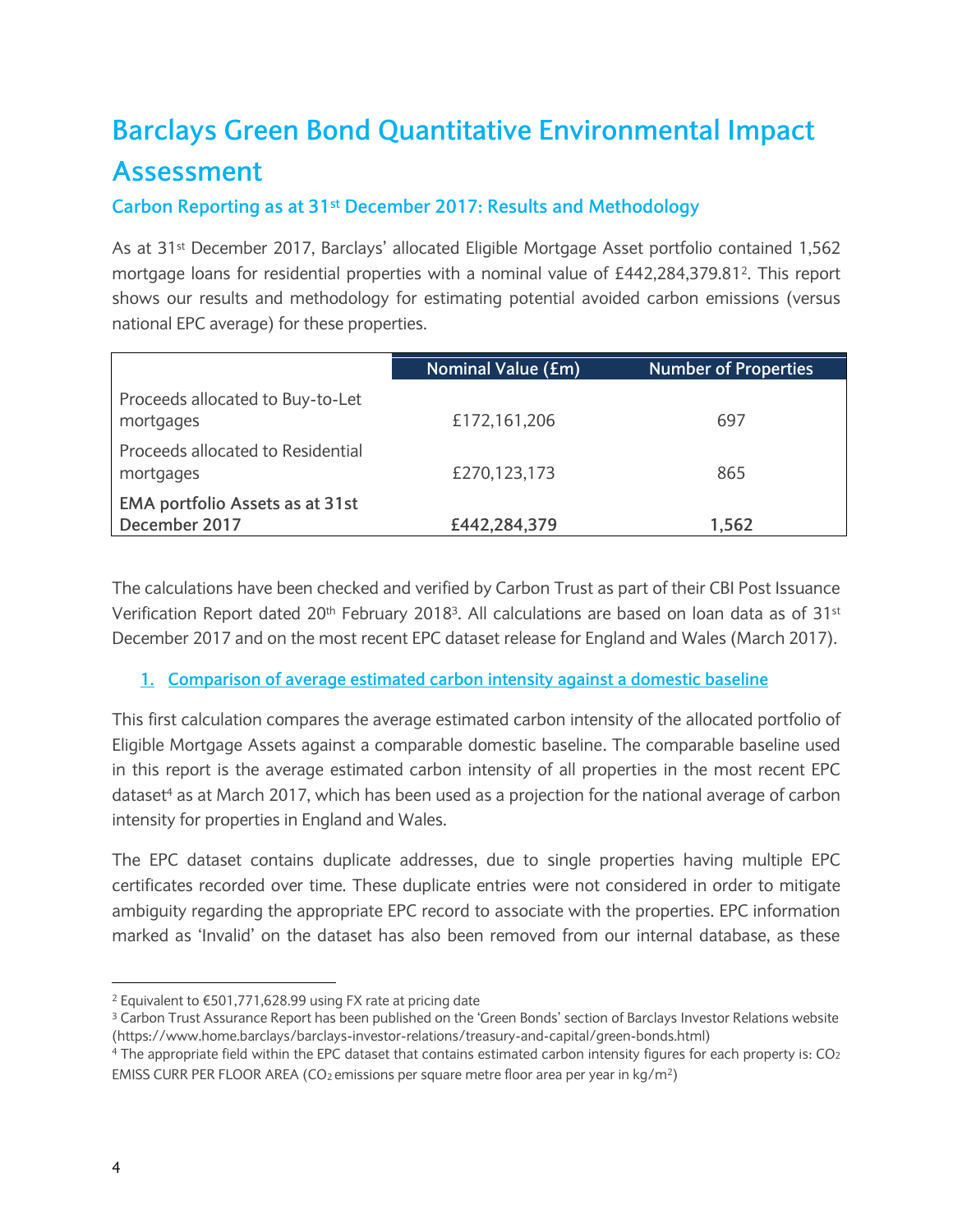contain potentially erroneous values for carbon intensity. Finally, the estimated avoided carbon emissions (versus national EPC average) are sensitive to the choice of baseline dataset. For example, the avoided carbon emissions versus the national EPC average may decrease over time as UK housing energy efficiency improves. The DCLG<sup>5</sup> EPC data release contains EPC records for c.16 million properties in England and Wales as at March 2017, whilst the total number of domestic properties in England and Wales is much higher (25.4m domestic properties with a Council Tax (CT) band as at 31 March 2017). As a result, this report only considers the national average carbon intensity based on EPC data, and subsequent calculations are benchmarked against this average.

#### **Allocated Portfolio of Eligible Mortgage Assets**

Total KgCO<sub>2</sub>/m<sup>2</sup> of all Eligible Mortgage Assets =  $24,976.6$ 

Total number of properties = 1,562

Average =  $\frac{2}{3}$  $\frac{1}{1,562}$  = 15.99 KgCO<sub>2</sub>/m<sup>2</sup>

#### **EPC Dataset (March 2017)**

Total KgCO<sub>2</sub>/m<sup>2</sup> of all properties =  $623,075,041.3$ 

Total number of properties = 15,423,226

Average =  $\frac{6}{5}$  $\frac{15,423,226}{15,423,226}$  = 40.40 KgCO<sub>2</sub>/m<sup>2</sup>

The average carbon intensity for Barclays' allocated Eligible Mortgage Asset portfolio of 15.99 KgCO<sub>2</sub>/m<sup>2</sup> is c.60% lower than the EPC dataset average of 40.40 KgCO<sub>2</sub>/m<sup>2</sup>, and c.35% lower than the top 15% of lowest carbon intensive properties at 24.8 KgCO<sub>2</sub>/m<sup>2</sup>.

 $\overline{\phantom{a}}$ 

<sup>5</sup> Department for Communities and Local Government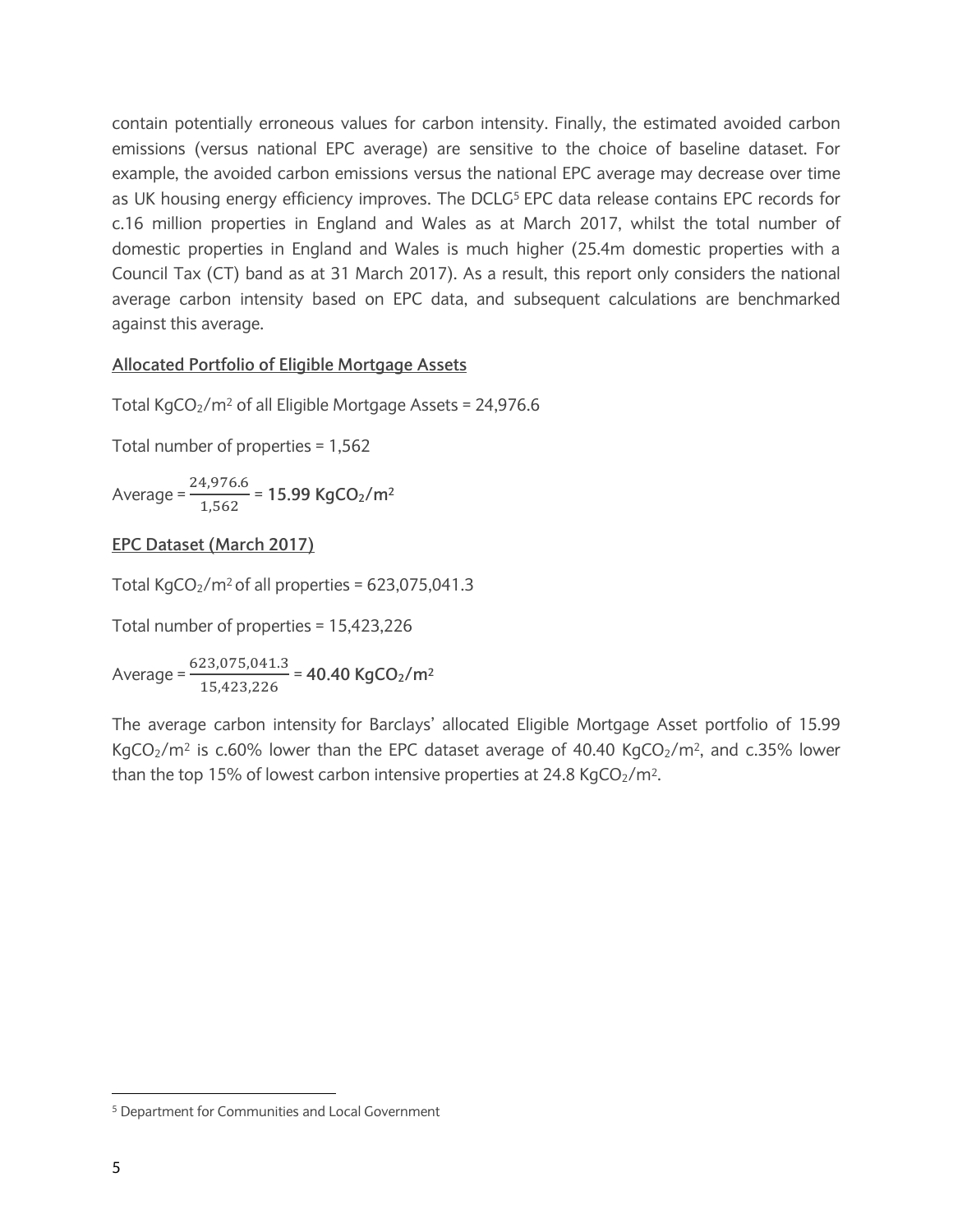**2. Annual estimated KgCO2 avoidance of Allocated Eligible Mortgage Asset portfolio**

The second calculation estimates the annual carbon emission avoidance of the overall portfolio of Eligible Mortgage Assets. This calculation includes the following inputs:

- **(a) Average estimated carbon intensity of allocated Eligible Mortgage Asset portfolio (in KgCO2/m2)**
- **(b) Average estimated carbon intensity of EPC dataset (in KgCO2/m2)**
- **(c) Total floor area of EMA portfolio properties (in m2)**

The formula for calculating the estimated carbon avoidance using these inputs is shown below: -

$$
Annual KgCO2 = (a - b) * (c)
$$

Where:

**a** = 15.99  $b = 40.40$ **c** = 184,978

**Estimated Annual Avoidance versus national EPC average** = **4,515,313 KgCO<sup>2</sup>** or **4977.23 US**   $tCO<sub>2</sub>$ <sup>6</sup>

**3. Estimated carbon emissions avoided per every €1m of proceeds allocated**

The third calculation is an estimation of how many tons of  $CO<sub>2</sub>$  have been avoided per  $\epsilon$ 1m of Barclays Green Bond proceeds allocated. The formula for this calculation is shown below:

CO<sub>2</sub> Avoidance per €1m invested = 
$$
\frac{(a*b)}{c}
$$

Where:

**a** = €1,000,000

 $$ 

**c** = €500,000,000

**Annual CO<sup>2</sup> Avoidance per €1m invested versus national EPC average = 9.95 US tCO<sup>2</sup>**

l <sup>6</sup> Conversion:  $Kg = \frac{U}{2.00}$  $\mathbf{0}$